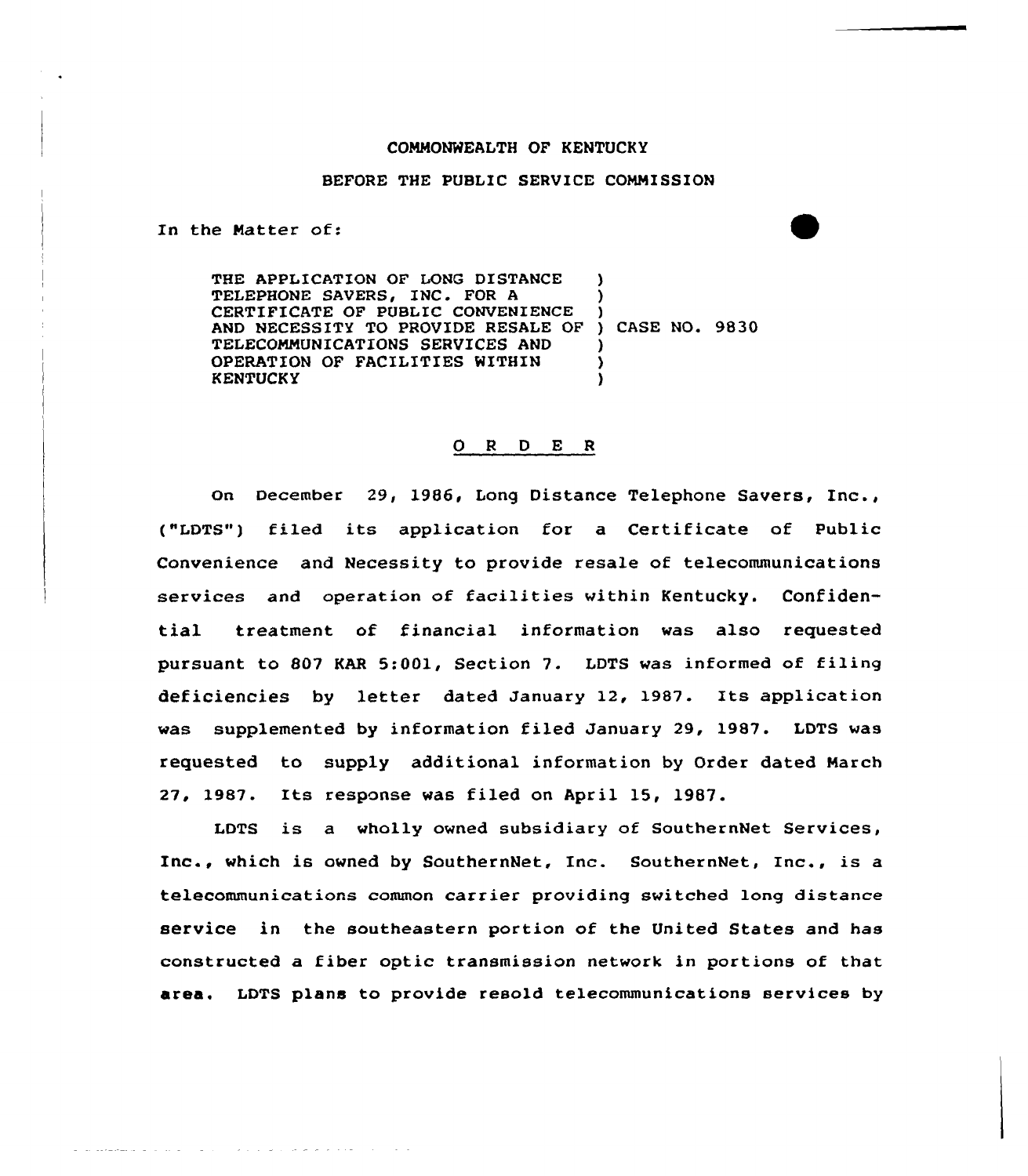routing all calls originating in Kentucky to its point of presence in ashland. From Ashland, traffic vill be transported over analog microwave leased from another carrier to LDTS' switch in Huntington, West Virginia.

The Commission has authorized competition in the long distance market in two separate proceedings. In Admin. Case No. 261, An Inquiry into the Resale of Intrastate MATS, the Commission found that the resale of MATS was in the public interest and therefore lifted its prohibition on the service within Kentucky. Xn Admin. Case No. 273, An Inquiry into Inter-and IntraLATA Intrastate Competition in Toll and Related Services Market in Kentucky, the Commission authorized interLATA competition by facilities-based carriers. These carriers were not authorized to provide intraLATA service, unlike the WATS resellers which had been given statewide operating authority. Although LDTS has not specifically requested certification as a WATS reseller on the basis of Admin. Case No. 261, its request for authority to provide resale of telecommunications services has been construed as a request to provide resold WATS. However, in order for a WATS reseller to retain reseller status, all calls must be transported via transmission facilities leased from certified carriers under the appropriate tariffs. Therefore, the Commission does put LDTS on notice that if LDTS should choose to construct transmission facilities in the future, this certificate to resell WATS statewide will be revoked and it should then seek certification as an interLATA carrier.

 $-2-$ 

 $\lambda$  and  $\lambda$  and  $\lambda$  and  $\lambda$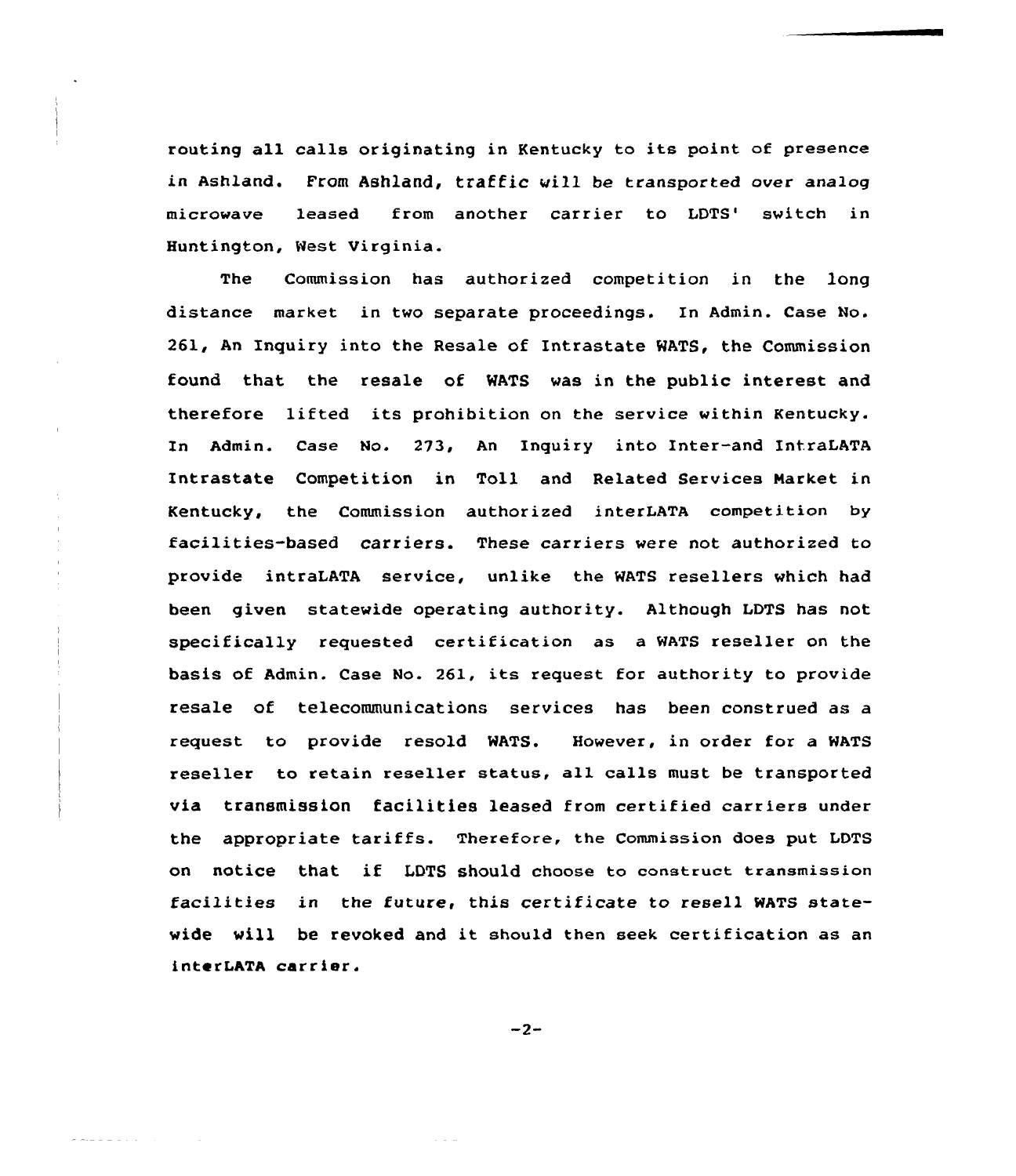In its Order dated Narch 27, 1987, the Commission requested LDTS to clarify its tariff definition of "chargeable time" since most resellers' switching equipment is unable to detect when the called number is answered. In its response, LDTS stated that "the definition 'chargeable time' has been adopted from dominant carrier tariffs, an industry standard definition." This response provided no clarification since the dominant carrier industry standard is to begin charging when the called number is answered and LDTS admits that its switch is incapable of hardware answer detection. The industry standard in this situation is to allow a number of free seconds before chargeable time begins. The Commission is of the opinion that specification of the exact number of free seconds in tariffs is not an unreasonable requirement. Therefore, LOTS should modify its tariff to reflect this.

#### FINDINGS AND ORDERS

The Commission, having considered the evidence of record and being advised, is of the opinion and finds that:

l. LDTS should be granted <sup>a</sup> certificate of public Convenience and Necessity to resell MATS within the Commonwealth of Kentucky and is subject to all rules and regulations pertaining to MATS resellers.

2. LDTS' petition for confidential treatment of the financial information contained in Exhibit <sup>D</sup> of its application should be granted.

3. The rates and charges in Appendix <sup>A</sup> should be approved for services rendered on and after the date of this Order.

 $-3-$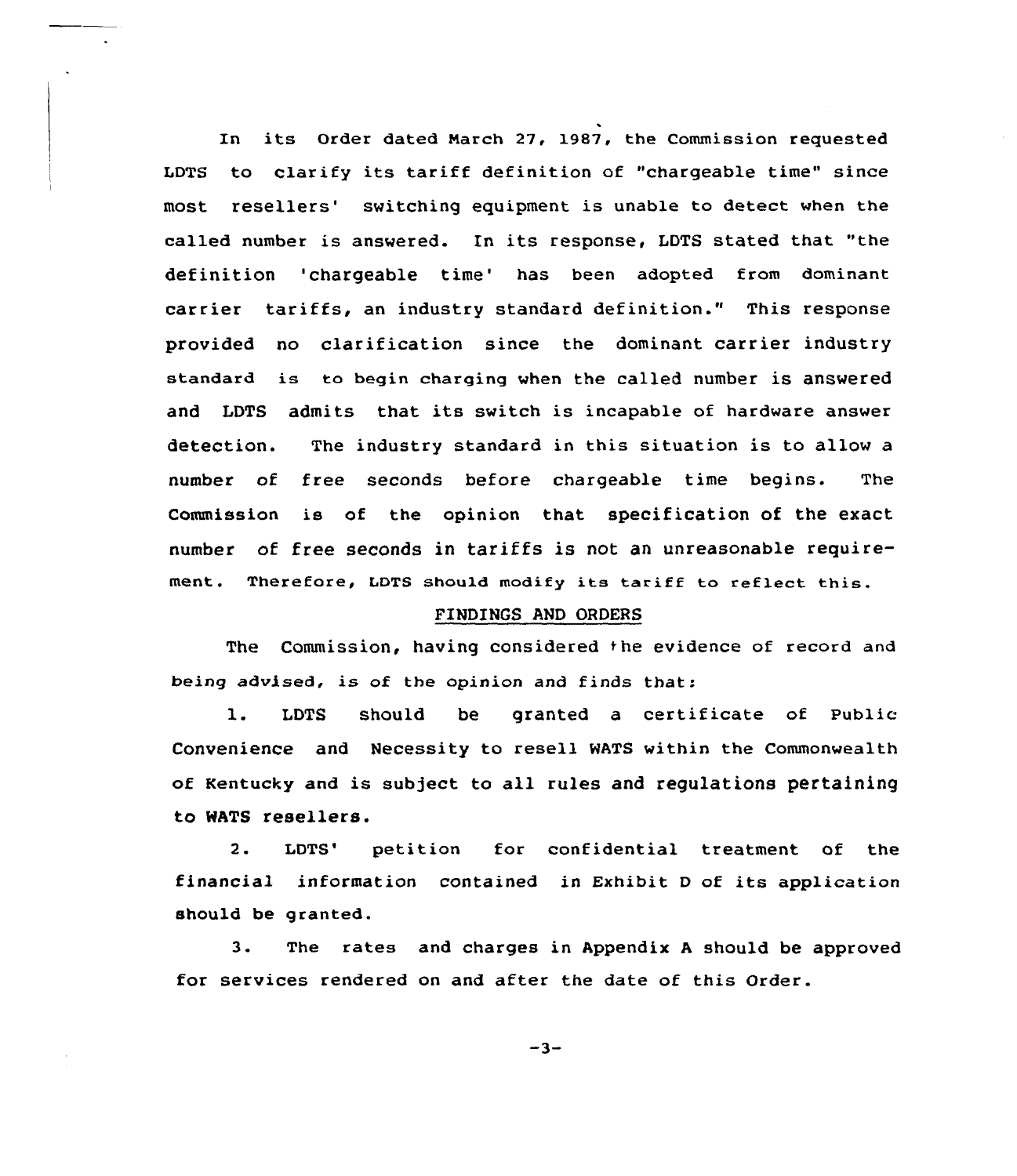4. LDTS should file its tariff sheets to reflect the rates and charges in Appendix A.

5. LDTS should file <sup>a</sup> tariff amendment to reflect the exact number of free seconds allowed before chargeable time begins.

IT IS THEREFORE ORDERED that:

l. LDTS be and hereby is granted <sup>a</sup> Certificate of Public Convenience and Necessity to resell MATS within Kentucky, subject to the conditions described herein.

2. LDTS' petition for confidential treatment of the financial information contained in Exhibit <sup>D</sup> of its application be and hereby is granted.

3. The rates and charges in Appendix <sup>A</sup> be and hereby are approved.

4. Within 30 days from the date of this Order LDTS shall file its tariff sheets as specified in Findings <sup>4</sup> and 5.

Done at Frankfort, Kentucky, this 10th day of June, 1987.

PUBLIC SERVICE COMMISSION

**Chairma** l.D. Herman f.

Chairman

~-' IJ/>==-) Commissione

**ATTEST:** 

Executive Director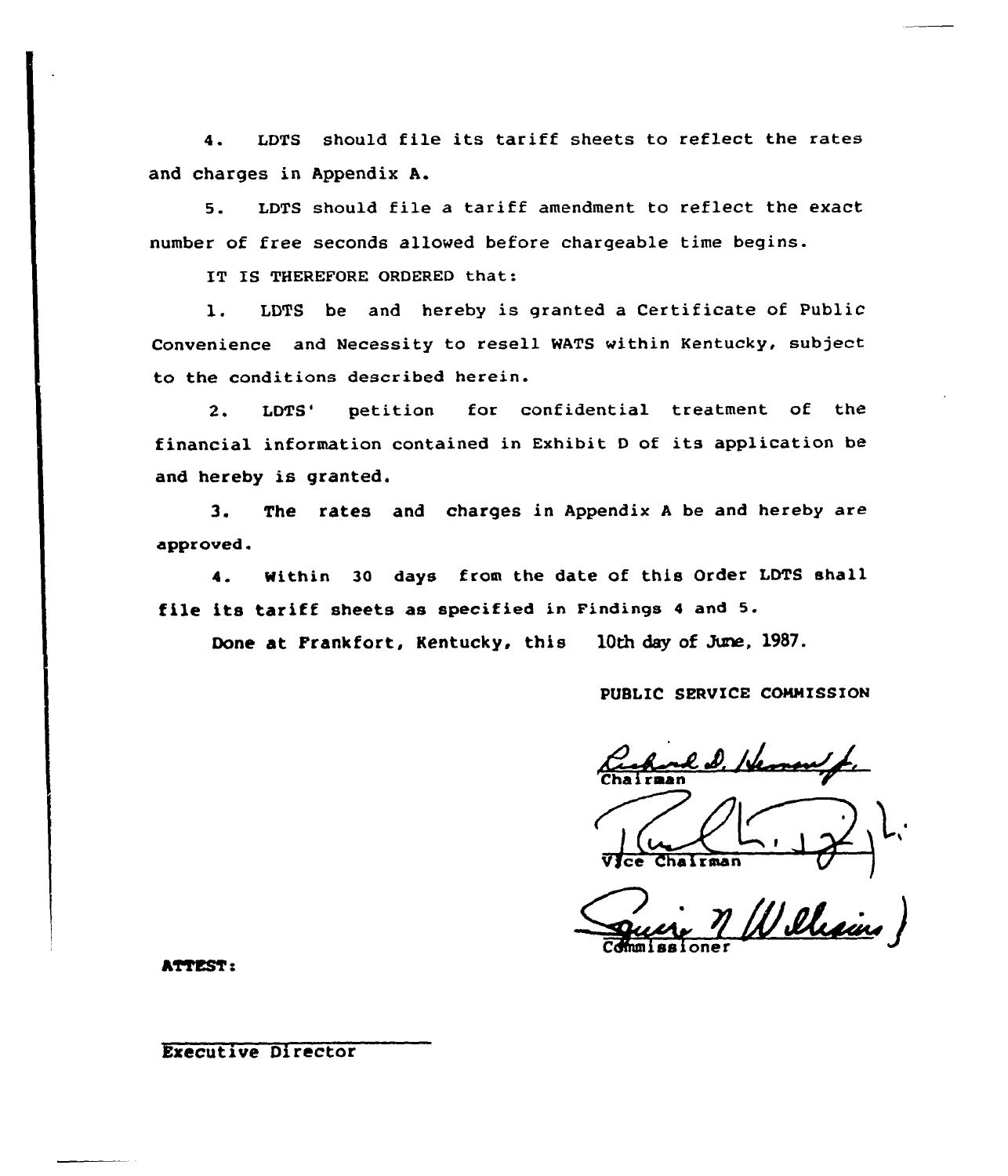#### APPENDIX A

# APPENDIX TO AN ORDER OF THE KENTUCKY PUBLIC SERVICE COMMISSION IN CASE NO. 9S30 DATED June 10. 1987.

The following rates and charges are prescribed for the customers in the area served by Long Distance Telephone Savers, Inc <sup>~</sup>

### Basic Service

a) Nonrecurring charges:

<sup>A</sup> nonrecurring account established charge is applicable to set up the customer's basic service and for the to set up the customer's basic service and for the customer's first authorization code.

| Service Establishment | Nonrecurring Charge |  |  |
|-----------------------|---------------------|--|--|
| i. Residential        | \$15.00             |  |  |
| ii. Business          | \$75.00             |  |  |

b) Usage rates:

<sup>A</sup> charge per call will apply for each call connected based upon the mileage distance of the call between (a) the originating city where equal access is available or (b) from the carrier's switch location in non equal access exchanges, and the terminating rate center (city) as determined by standard V & H coordinate mileag measurement methods, and the following rate schedule (All calls are measured based upon chargeable time and rounded to the next full minute)

(l) Long Distance Rates for week day periods (8:00 am to 5:00 pm)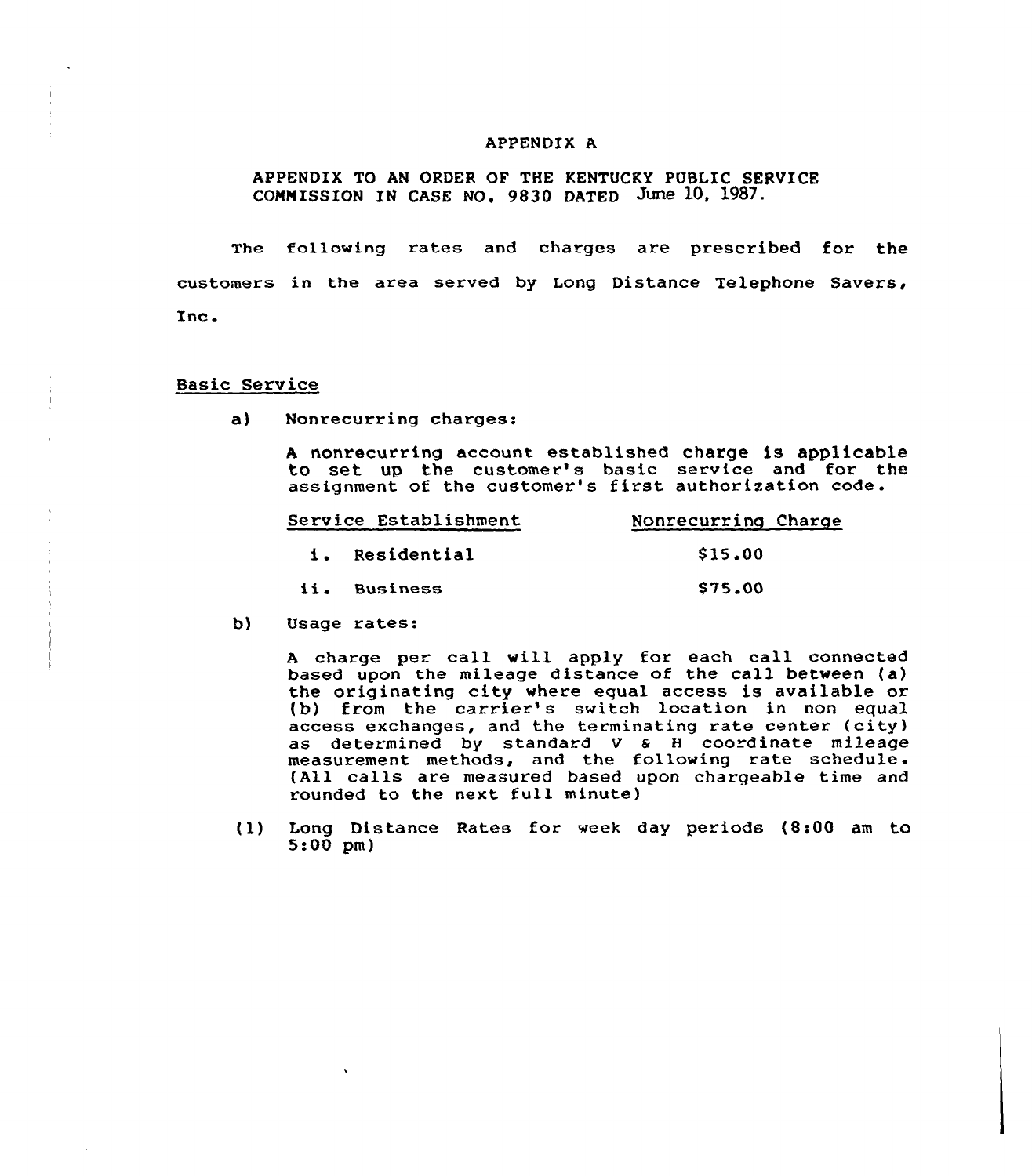#### IntraLATA InterLATA

|             | Initial<br>Minute | Each Add'l<br>Minute | Initial<br>Minute | Each Add'l<br>Minute |
|-------------|-------------------|----------------------|-------------------|----------------------|
| $1 - 10$    | .190              | .133                 | .180              | .126                 |
| $11 - 16$   | .247              | .180                 | .234              | .171                 |
| $17 - 22$   | .294              | .228                 | .279              | .216                 |
| $23 - 30$   | .332              | .266                 | .313              | .252                 |
| $31 - 40$   | .380              | .304                 | $-360$            | .288                 |
| $41 - 55$   | .418              | .342                 | .390              | .324                 |
| $56 - 70$   | .450              | .370                 | .456              | .370                 |
| $71 - 85$   | .494              | .399                 | .494              | .399                 |
| 86-100      | .522              | .418                 | .523              | .418                 |
| 101-124     | .541              | .437                 | .542              | .437                 |
| $125 - 148$ | .560              | .456                 | $-560$            | .450                 |
| 149-196     | -579              | .465                 | .579              | .465                 |
| 197–244     | .579              | .465                 | .598              | .475                 |
| 245–292     | .579              | .465                 | .617              | .485                 |
| 293-430     | .579              | .465                 | .627              | .494                 |
| over 431    | .579              | .465                 | .636              | .503                 |
|             |                   |                      |                   |                      |

- (2) Time of Day Discounts
	- 1. Time of Day:\*
		- (a) Evening (5pm-llpm except Saturdays) 35%
		- (b) Night and weekend (ll-pm-8am, all day Saturday, Sunday until 5pm) 60%
		- (c) Carrier Recognized Holidays

Evening rate discounts will apply to all calls<br>placed through the Carrier on Carrier placed through the Carrier on recognized National Holidays except when a<br>lower rate would normally apply. Carrier lower rate would normally apply. recognized Holidays are listed in Section A, under definitions.

(3) Volume Billing Discounts

<sup>A</sup> discount is applicable to the customer's total monthly billing amount for long distance calling in accordance with the following schedule: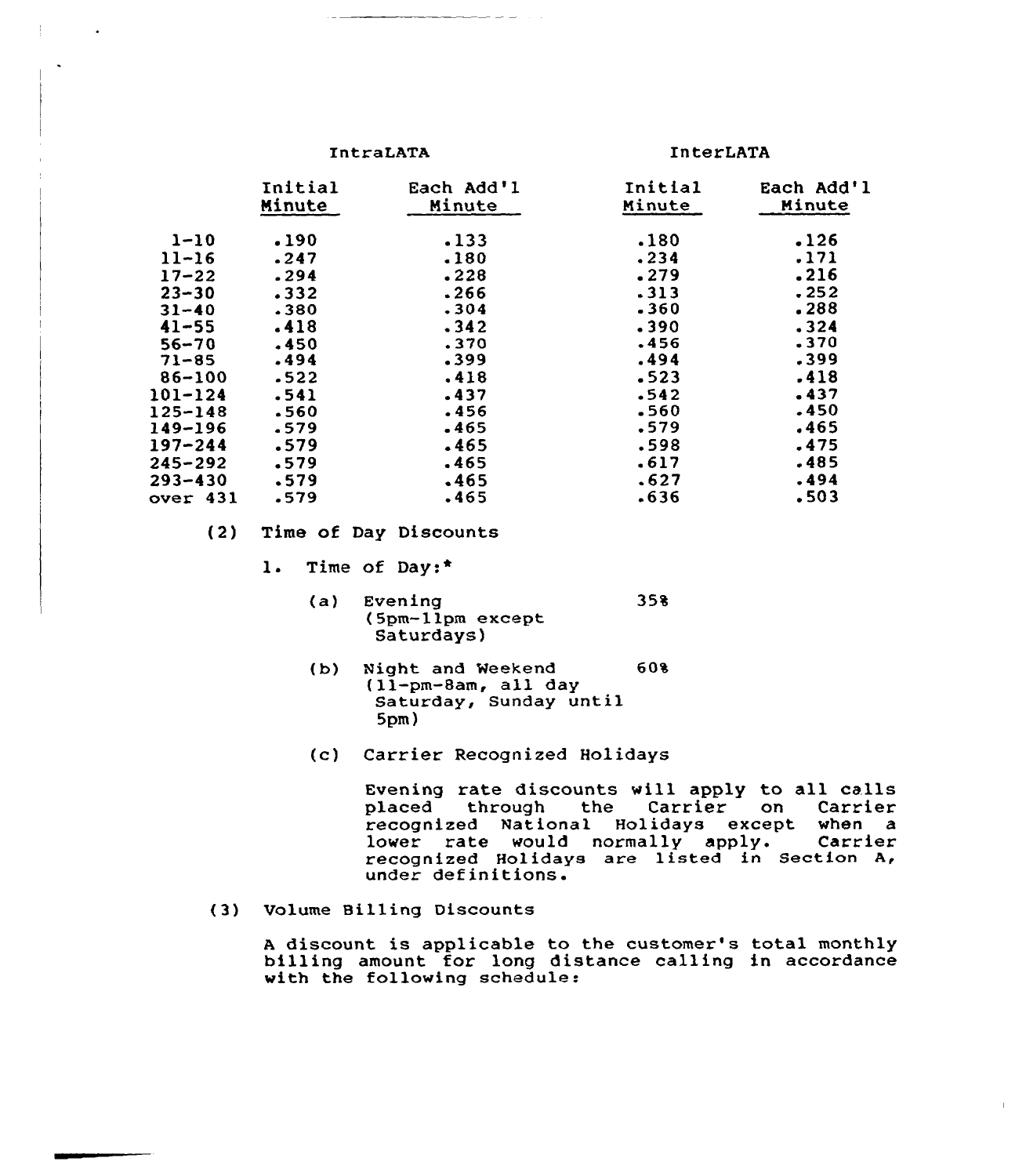| <b>Billing Volume</b> | Discount |  |  |
|-----------------------|----------|--|--|
| $0 - S$ 99            | O        |  |  |
| $$100 - $299$         | 58       |  |  |
| $$300 - $499$         | 68       |  |  |
| $$500 - $999$         | 88       |  |  |
| $$1,000$ or more      | 128      |  |  |

#### Dedicated Service

- a. Determine the total minutes of monthly usage for each rate period over all dedicated access lines in a service group.
- b. Determine the total number of access lines in service during the month (access lines in service for a partial month will be prorated).
- c. Determine the average usage for each rate period per access line by dividing the minutes for each rate period from (a) above by the number of lines from (b) above.
- d. Determine the usage charge per rate period for each betermine the usage thange per ruce period for each usage increment and adding the totals for all usage increments.
- Determine the total usage increment for that rate period e. by multiplying the usage charge per dedicated access line from (d) above by the number of access lines from (b) above.
- f. Determine the total usage charge for all rate periods in each service group ty adding the results of (e) above.

والمستوفين سيومين المحادث المداري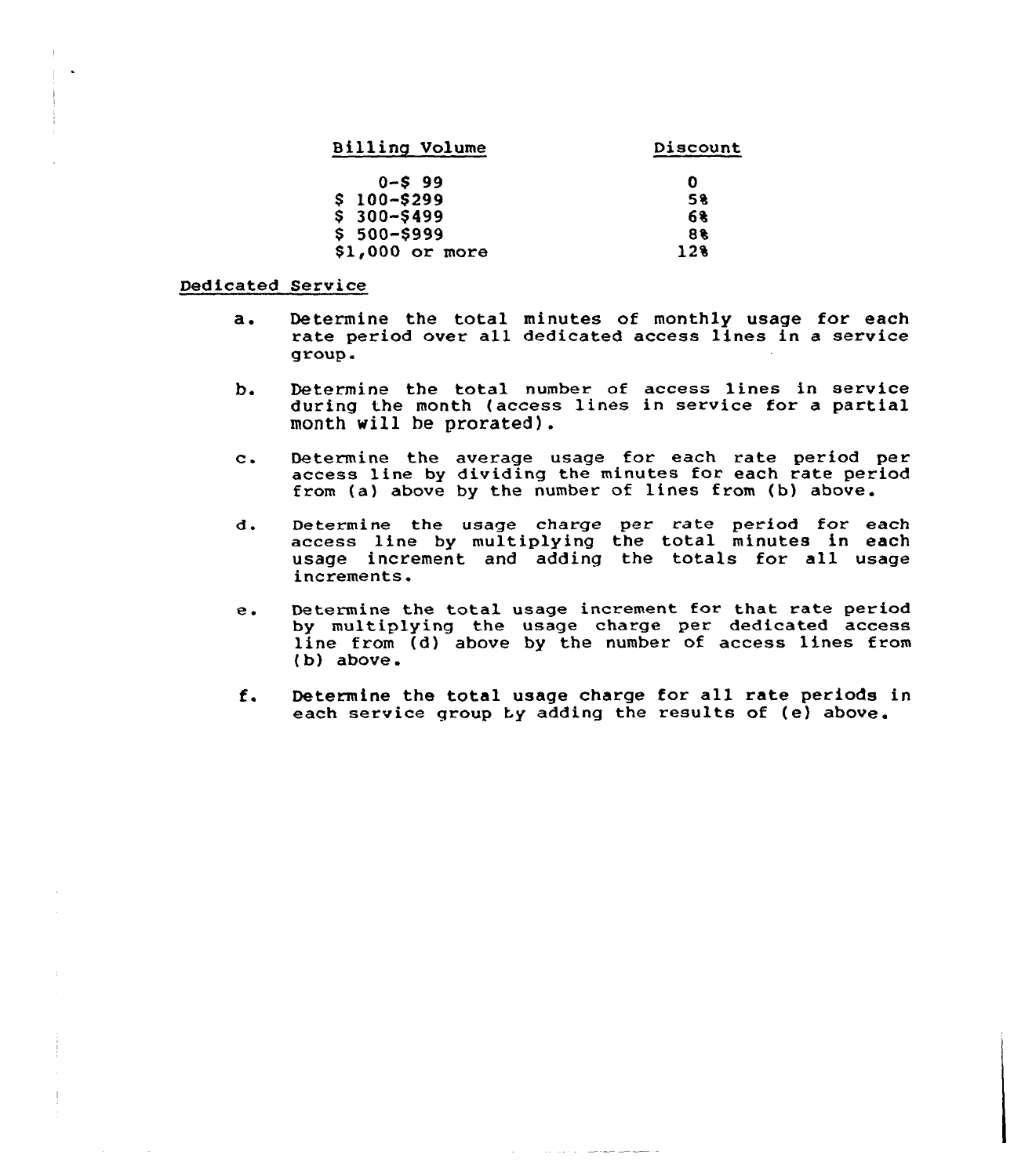g. Rates

 $\mathbf{A}$ 

Average Monthly Minutes of Use per Dedicated Access Line

| $0 - 900$       | $900.1 - 2400$  |  |  |  |
|-----------------|-----------------|--|--|--|
| minutes         | minutes         |  |  |  |
| (1st 15 hrs)    | (Next 25 hrs)   |  |  |  |
| <b>Business</b> | Business        |  |  |  |
| . 2196          | .2888           |  |  |  |
| 3231ء           | .1877           |  |  |  |
| Day             | Eve             |  |  |  |
| Eve             | Day             |  |  |  |
| $2400.1 - 4800$ | over 4800       |  |  |  |
| minutes         | minutes         |  |  |  |
| (Next 40 hrs)   | (Over 80 hrs)   |  |  |  |
| <b>Business</b> | <b>Business</b> |  |  |  |

<sup>~</sup> 2520 Day .1683 Eve <sup>~</sup> 2133 .1395 Day Eve

> All Minutes Nights and Weekends

> > .1330

# Travel Service Rates:

Travel Service is not <sup>a</sup> stand alone service. It is provided only in conjunction with Basic Service.

\$ 75.00

| a) | Travel Service Rate                       | \$2.50<br>per month        |
|----|-------------------------------------------|----------------------------|
| b) | Per minute usage rate<br>(not discounted) | $S \cdot 45$<br>per minute |

# Authorization Codes:

uaage charge, per port

| First code                 | no charge |
|----------------------------|-----------|
| Additional codes up to 10, | $s$ ,50   |
| per code                   | per month |
| Remote access codes,       | \$2.50    |
| per code,                  | per month |

# Dedicated Ports

 $\sim$ 

| Installation Charge             | \$100.00 |
|---------------------------------|----------|
| Dedicated Port, monthly minimum |          |